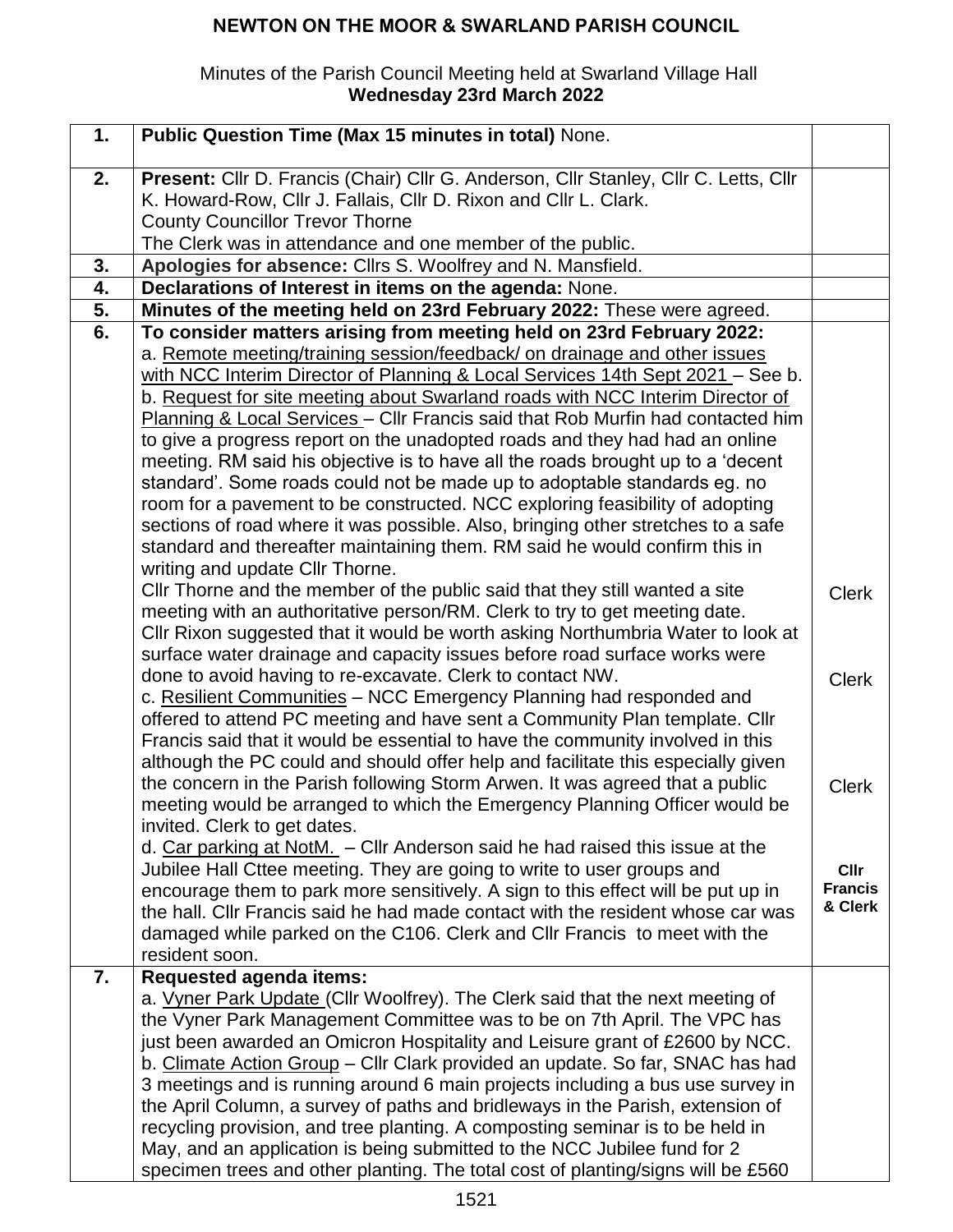|    | and therefore a £60 donation is requested from the PC. This was agreed and                                          |  |
|----|---------------------------------------------------------------------------------------------------------------------|--|
|    | the application is to be submitted in the name of the PC.                                                           |  |
|    | c. Planning Application 19/01687/FUL - Discussion and agreement on content                                          |  |
|    | on presentation to NCC North Area Council Planning Committee for 24th March.                                        |  |
|    | CIIr Stanley is registered to attend the meeting to speak. She has circulated a                                     |  |
|    | draft of her presentation by email and various comments have been made.                                             |  |
|    | There is real concern in the community about potential disturbance from holiday                                     |  |
|    | lets so close to existing dwellings. Cllrs considered it was important to maintain                                  |  |
|    | a green space as separation. Density is also of concern. Compared to the                                            |  |
|    | existing Percy Wood site the proposed site is about 25% more dense. A local                                         |  |
|    | resident is also registered to speak against the application and has been liaising                                  |  |
|    | with Cllr Stanley.                                                                                                  |  |
|    | d. Review of PC standing orders and financial regs - update from Finance                                            |  |
|    | Group. Draft document attached at Appendix A. The Finance group met on 9th                                          |  |
|    |                                                                                                                     |  |
|    | March and went through the NALC model document to update it and make                                                |  |
|    | relevant to the PC. The resultant document has been circulated and was agreed                                       |  |
|    | by the PC.                                                                                                          |  |
|    | e. Recharge of Insurance cost to Vyner Park Charity Management Committee -                                          |  |
|    | Between 2018-2021 the PC/VPC were insured with Zurich Municipal and the                                             |  |
|    | annual premium was £1517. Zurich were unable to give a complete split of the                                        |  |
|    | insurance cover but said that £990 of this was for the Pavilion. In consequence                                     |  |
|    | VPC paid back £990 each year.                                                                                       |  |
|    | In 2021 a three year contract was set up with BHiB Ltd. Cost of Insurance for                                       |  |
|    | PC and VPC as a Committee of the PC is £1063.59 per annum. BHiB say they                                            |  |
|    | cannot provide a split in the insurance. This was considered by the PC's                                            |  |
|    | Finance Group on 9th March and it was suggested that VPC reimburse on a                                             |  |
|    | pro-rata basis ie 65.26% of the total amount. This equates to £694.00. This                                         |  |
|    |                                                                                                                     |  |
|    | arrangement was agreed by the PC. In future years nett off against grant.                                           |  |
| 8. | Report by County Councillor and meetings attended by Councillors: Cllr                                              |  |
|    | Thorne said that NCC has agreed its budget for 22/23 with an emphasis of                                            |  |
|    | protecting front line services. NCC is also investing and working to attract                                        |  |
|    | industry into the corridor around the proposed railway line. Borderlands funding                                    |  |
|    | is being used mainly for the 7 towns in Northumberland including Alnwick. A c                                       |  |
|    | Climate change plan has been produced and investment is to be made in home                                          |  |
|    | insulation and car charging points. Spending on affordable housing was agreed                                       |  |
|    | because current developments are not providing enough affordable housing.                                           |  |
|    | CIIr Thorne is working with the Rural Sparse project which is looking at the                                        |  |
|    | particular difficulties that rural communities have, and levelling up access to                                     |  |
|    | services, transport & connectivity across communities. Cllr Francis asked about                                     |  |
|    | the safety measures around Swarland school which seem to have come to a                                             |  |
|    | stop. Cllr Thorne assured the PC that it was moving forward.                                                        |  |
| 9. | <b>Finance</b>                                                                                                      |  |
|    | a. Clerk's salary for March 2022 - £395.50                                                                          |  |
|    | Payment to HM Revenues & Customs PAYE<br>£79.20<br>$=$                                                              |  |
|    | Payment to Clerk = £395.50 plus expenses £10.70 - £79.00 =<br>£327.00                                               |  |
|    | Other receipts and payments:<br>b.                                                                                  |  |
|    | i)Receipts: None.                                                                                                   |  |
|    |                                                                                                                     |  |
|    | ii) Payments: Podium Creative Ltd - Domain name 2020 - £18.00 & 2022 - £18.00 both inc                              |  |
|    | <b>VAT</b><br>$= £36.00$<br>Felton Parish Council – Insurance for War Memorial and Davison's obelisk<br>$= £466.33$ |  |
|    | Felton Parish Council - Felton Cemetery Parish Contribution<br>$= £1223.36$                                         |  |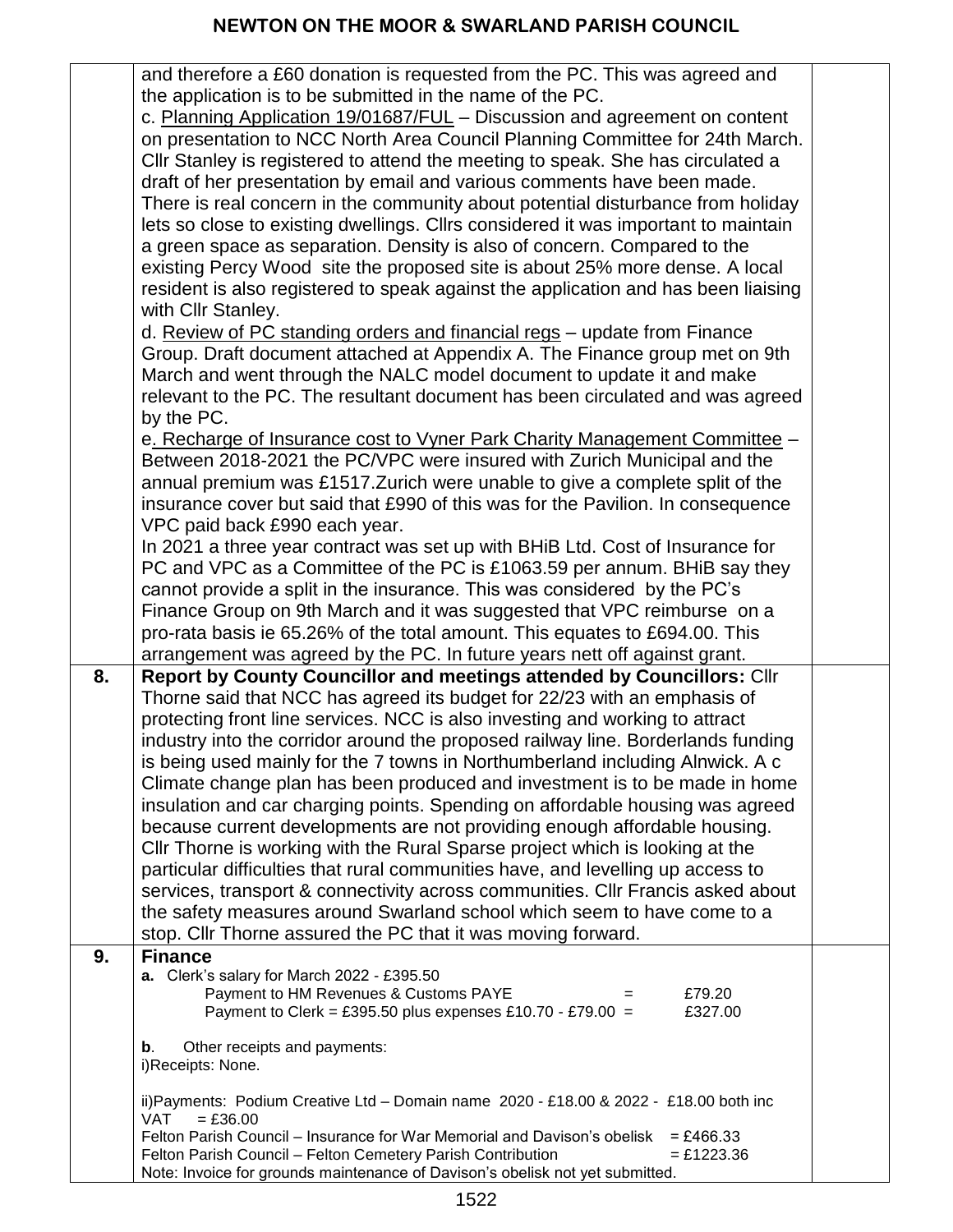Г

|     | c. Account balance as at $15th$ March 2022: £30,255.37<br>All the above were agreed/noted. The Nationally negotiated pay award for 21/22 has been<br>agreed and the amendment will be submitted to the next PC meeting.                                                                                                                                                                                                                                                                                                                                                                                                                                      |  |
|-----|--------------------------------------------------------------------------------------------------------------------------------------------------------------------------------------------------------------------------------------------------------------------------------------------------------------------------------------------------------------------------------------------------------------------------------------------------------------------------------------------------------------------------------------------------------------------------------------------------------------------------------------------------------------|--|
|     | d. Additional: The Clerk has received grant requests from Northumberland Citizens Advice<br>Bureau and from Age Concern. A sum of £25.00 each was agreed.<br>CIIr Rixon asked if an additional grant could be made to the Great North Air Ambulance due to<br>recent fuel cost increases. A sum of £50 was agreed.<br>£2400 for Annual grant to Swarland Village Hall 21/22 - agreed<br>Cllr Stanley said that during the Covid pandemic, NCC had been printing The Column free of<br>charge. This was coming to an end but SVA will continue to use NCC as it is cheaper than the<br>previous supplier and the copies are provided both folded and stapled. |  |
| 10. | <b>Planning</b><br>a. Decisions made by NCC<br>21/02986/FUL - Construction of single storey conservatory - Old Stable, Hartlaw, Acklington,<br>Morpeth, Northumberland, NE65 9AR. The Parish Council had no objections to this application.<br>Application REFUSED 27/7/21.                                                                                                                                                                                                                                                                                                                                                                                  |  |
|     | 21/04588/FUL - Two storey garage and bedroom extension to side of property.12 Low Wood,<br>Swarland, Morpeth, Northumberland, NE65 9PB. The Parish Council had no objections to this<br>application. Application PERMITTED 22/2/22.                                                                                                                                                                                                                                                                                                                                                                                                                          |  |
|     | 21/04028/FUL - Land To North Of Kiln Cottage, Newton-On-The-Moor, Northumberland. The<br>Parish Council objected to this application for several reasons including being contrary to policy<br>STP 1 g, access to the A1, destruction of natural habitat etc. Application REFUSED 15th March<br>2022.                                                                                                                                                                                                                                                                                                                                                        |  |
|     | 21/04602/DISCON - Land South Of Mereburn House, Low Wood, Swarland, Northumberland.<br>Discharge of conditons : 4 (SUDS), 5 (watercourse) and 6 (watercourse) pursuant to planning<br>approval 20/03622/FUL. The Parish Council objected to this application as it considered that a<br>sufficient engineers report Had not yet been provided. Application partially REFUSED 1st March<br>2022.                                                                                                                                                                                                                                                              |  |
|     | b. Applications pending decision by NCC<br>19/01687/FUL - Change of use of land for the siting of up to 60 static caravans, along with<br>associated infrastructure and hard and soft landscaping. Archaeological report received<br>09.2.2021 and amended site location plan received 26.02.21. Land North West of Springwood,<br>Coast View, Swarland, Northumberland. The PC originally objected to this application for a<br>range of reasons including adverse visual impact, too close to existing buildings, sewerage and<br>drainage capacity issues, and highways safety. For decision by NCC North Area Council 24th<br>March 2022.                |  |
|     | 20/02884/CCMEIA - Land North Of Shiel Dykes, U3050 Swarland Junction To Stouphill<br>Junction, Swarland, Northumberland. Phased extraction of approximately 5 million tonnes of<br>hard rock and importation of inert material for use in restoration using overburden from site and<br>imported inert materials over 30 year period. This application is not within the Parish but may<br>impact on the area. The Parish Council did not object to the application subject to a range of<br>comments. Cllrs Cutforth and Howard-Row objected to the development.                                                                                            |  |
|     | 21/02696/S106A - Hawkshaw, Old Swarland, Swarland, Morpeth Northumberland NE65 9H.<br>The Parish Council objected to this application to lift a s106 agreement condition to ensure the<br>property was kept for local people.                                                                                                                                                                                                                                                                                                                                                                                                                                |  |
|     | 21/04446/FUL - Construction of 7no. detached bungalows and associated road and ground<br>works on former grazing land. Land North Of 3 Nelson Drive, Nelson Drive, Swarland,<br>Northumberland. The PC made a detailed objection to this application on several grounds<br>including overdevelopment of the site.                                                                                                                                                                                                                                                                                                                                            |  |
|     | 21/04600/DISCON, 21/04601/DISCON and 21/04602/DISCON - Drainage and the culvert at<br>Alexander Grove, Swarland. The Parish Council objected to these applications on the grounds<br>that sufficient evidence of an Engineering inspection had not been provided.                                                                                                                                                                                                                                                                                                                                                                                            |  |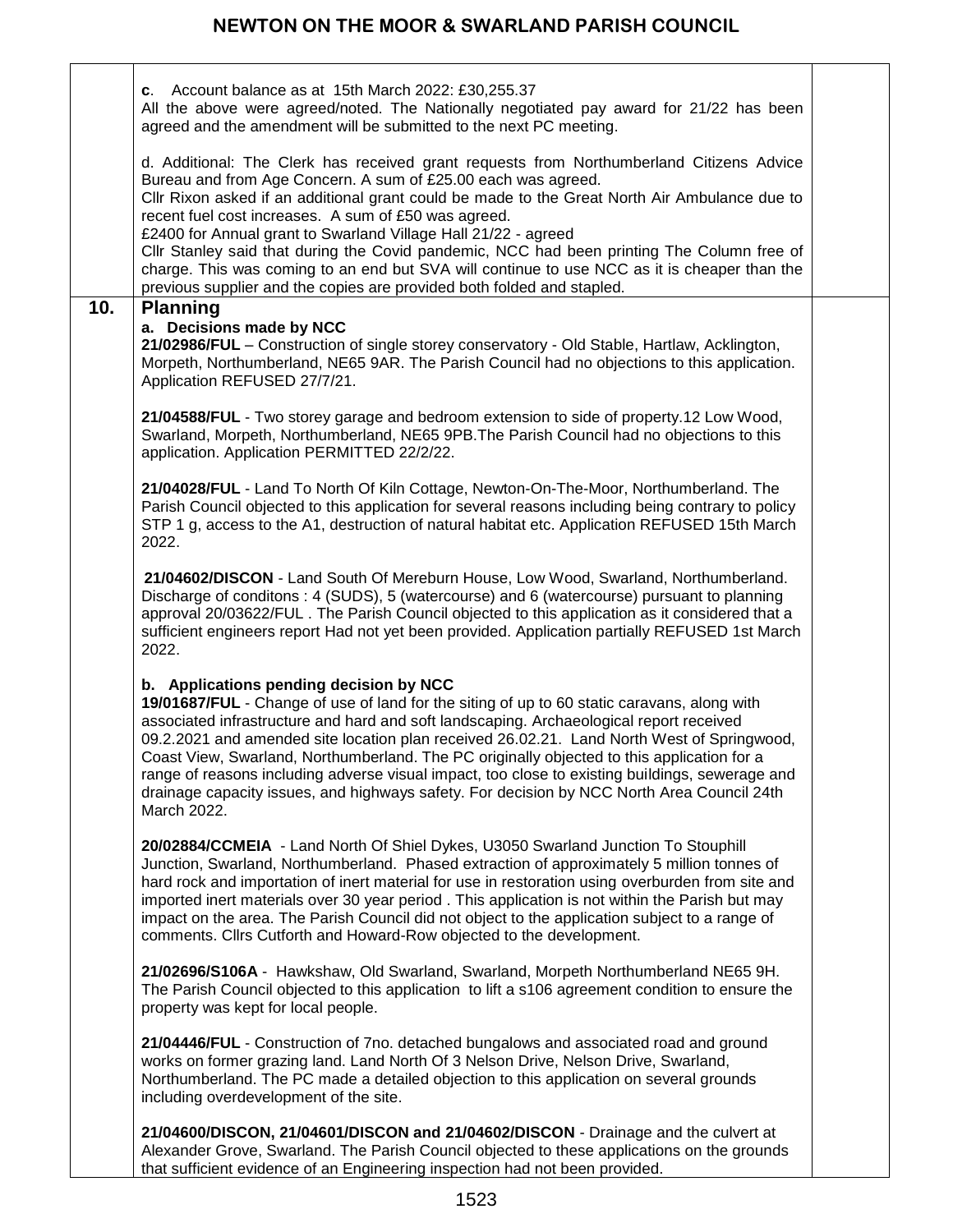## **NEWTON ON THE MOOR & SWARLAND PARISH COUNCIL**

|     | 21/04808/FUL Retrospective- Extension to existing air gun shooting range to provide a range<br>store, pistol range, stores and rest room   Goose Green Swarland Airgun Club, Dykehead,<br>Newton-On-The-Moor, Morpeth, Northumberland, NE65 9LP - The PC did not object to this<br>application but asked for a condition to retain the hedge to help minimise noise impact on<br>passers by.                                                                                                                                                                                                                                                                                                                                                                                                                                                                                                                                                                                                                                                                                         |              |
|-----|--------------------------------------------------------------------------------------------------------------------------------------------------------------------------------------------------------------------------------------------------------------------------------------------------------------------------------------------------------------------------------------------------------------------------------------------------------------------------------------------------------------------------------------------------------------------------------------------------------------------------------------------------------------------------------------------------------------------------------------------------------------------------------------------------------------------------------------------------------------------------------------------------------------------------------------------------------------------------------------------------------------------------------------------------------------------------------------|--------------|
|     | 21/03288/SN - Street Naming - Land North Of 3 Nelson Drive Nelson Drive Swarland. Proposal<br>for 1-7 Trafalgar Drive. The Parish Council did not object to the proposed name but did object<br>to it being for 1-7 properties as this was objected to in application 21/04446/FUL.                                                                                                                                                                                                                                                                                                                                                                                                                                                                                                                                                                                                                                                                                                                                                                                                  |              |
|     | 22/00196/FUL - Land south of Newton on the Moor. New field entrance and hard standing. The<br>Parish Council objected to this application for a range of reasons including, no information had<br>been provided as to the reason for the application, Highways safety, and errors on the<br>application form.                                                                                                                                                                                                                                                                                                                                                                                                                                                                                                                                                                                                                                                                                                                                                                        |              |
|     | 22/00292/REM - Reserved matters application for access, appearance, landscaping, Layout,<br>scale, boundary treatment, car parking arrangements and cycle parking for 2no dwellings on<br>approved application 20/01037/OUT. Land South Of Bowling Green U3135 Swarland Village<br>Loop Road, Swarland. The Parish Council objected to this application mainly as a two storey<br>house was considered unsuitable for this site. Cllr Stanley has looked at the trees on the site -<br>some of which are covered by a Woodland Protection Order. She suggested that the PC rely<br>on the Order and hopefully the trees on the south side of the development will be kept but<br>they were not good specimens.                                                                                                                                                                                                                                                                                                                                                                       |              |
|     | c. Planning matters for Parish Council to consider<br>None.                                                                                                                                                                                                                                                                                                                                                                                                                                                                                                                                                                                                                                                                                                                                                                                                                                                                                                                                                                                                                          |              |
| 11. | <b>Complaints:</b><br>Leamington Lane drain and manhole outside Swarland Primary school - blockage<br>$\bullet$<br>issues referred to NCC 5.2.2020. Being taken up by NCC/OpenReach.<br>- All signs reported to<br>'No footpath' sign at entrance of The Springwood knocked down.<br>NCC and to be<br>Footpath sign opposite Blue House NotM broken off.<br>reinstated spring or<br>Footpath sign broken off east of PW main entrance, Leamington Lane<br>summer 22.<br>Footpath sign broken off behind Douglas Crescent, Swarland.<br>Request for 'No entry' sign at Cherry Tree Drive due to Percy Wood visitors getting<br>$\bullet$<br>lost. - referred to NCC - 22.9.21.<br>Overhanging branches on C106 from Alnwick Fords to Glantlees turnoff.<br>Resident complaint about 'waste' on the Percy Wood site. - This was discussed. Cllrs<br>felt that the material was on private land and the material was to be re-used. The site<br>is fenced off and so its not really a PC issue. Clerk to flag this up with PW Manager<br>and advise the complainant this has been done. | <b>Clerk</b> |
| 12. | <b>Correspondence:</b><br>Northumbria Police - Launch of Northumbria Connected for Police updates and<br>exchange of messages.<br>NCC quote for street sign.<br>Age UK Scam prevention<br>National Highways Yorkshire & North East stakeholder assessment survey until<br>1.3.2023.<br>Northumbria Healthcare NHS Foundation Trust Consultation on where improvements<br>can be made.<br>Northumbria Police update – warning about being aware of potential fuel thefts.<br>Information to be included in the PC section of The Column.                                                                                                                                                                                                                                                                                                                                                                                                                                                                                                                                              |              |
| 13. | Requests for next agenda;<br>a. Parish Council Audit 2021/22 (could be delayed until the May meeting if<br>necessary).                                                                                                                                                                                                                                                                                                                                                                                                                                                                                                                                                                                                                                                                                                                                                                                                                                                                                                                                                               |              |
| 14. | <b>Urgent Items:</b><br>a. Ultrafast broadband – Cllr Rixon said that tis needs urgent action as Alncom                                                                                                                                                                                                                                                                                                                                                                                                                                                                                                                                                                                                                                                                                                                                                                                                                                                                                                                                                                              |              |
|     |                                                                                                                                                                                                                                                                                                                                                                                                                                                                                                                                                                                                                                                                                                                                                                                                                                                                                                                                                                                                                                                                                      |              |